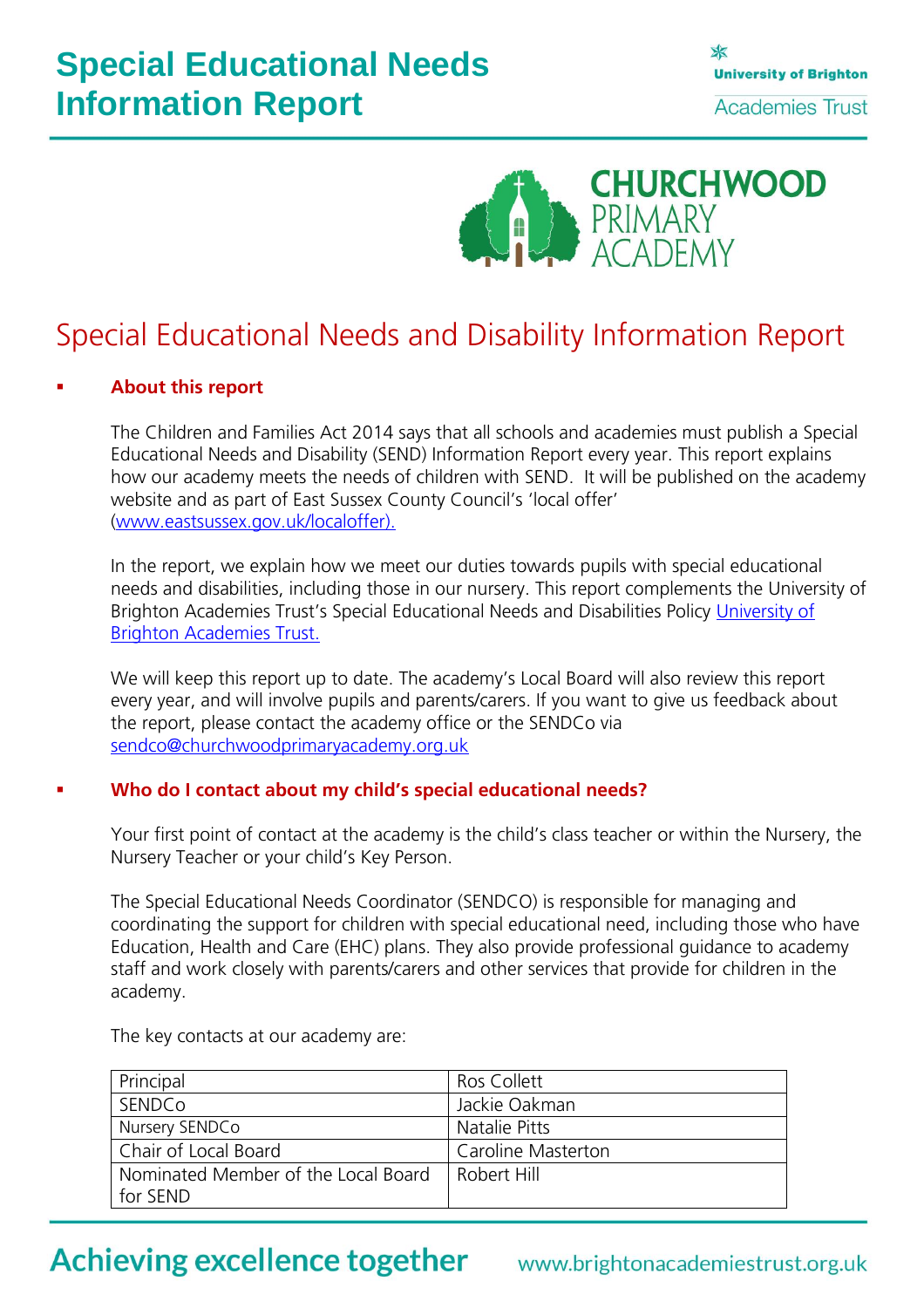| Designated Safeguarding Lead       | <b>Ros Collett</b> |
|------------------------------------|--------------------|
| Designated Person for Looked After | Jackie Oakman      |
| Children                           |                    |

#### **Contact details:**

Churchwood Primary Academy Church-in-the-Wood Lane St Leonards On Sea East Sussex TN38 9PB

Telephone: 01424 852326 Website: [http://www.churchwoodprimaryacademy.org.uk](http://www.churchwoodprimaryacademy.org.uk/) Email: [office@churchwoodprimaryacademy.org.uk](mailto:office@churchwoodprimaryacademy.org.uk) SENDCo: sendco@churchwoodprimaryacademy.org.uk

### **Which children does the academy provide for?**

We are a primary academy and we admit pupils aged 4 to 11 years.

We are an inclusive school. This means we provide for children with all types of special educational needs. The areas of need that are described in the SEND Code of Practice are:

- **Communication and interaction** this includes children and young people with speech, language and communication needs (SLCN) and those with an Autism Spectrum Disorder (ASD) including Asperger's Syndrome.
- **Cognition and learning** this includes children and young people with moderate learning difficulties (MLD), severe learning difficulties (SLD) and profound and multiple learning difficulties (PMLD). This also includes children and young people with specific learning difficulties (SpLD) such as dyslexia, dyscalculia and dyspraxia.
- **Social, emotional and mental health difficulties** social, emotional and mental health difficulties may manifest themselves in many ways including becoming withdrawn or isolated, as well as displaying challenging, disruptive or disturbing behaviour. Other children and young people may have disorders such as attention deficit disorder, attention deficit hyperactive disorder or attachment disorder
- **Sensory and/or physical needs** this includes children and young people with visual impairment (VI), hearing impairment (HI), multi-sensory impairment (MSI) and physical disability (PD)

Children and young people with any of these needs can be included within our academy community. Whilst these four categories broadly identify the primary areas of need for children and young people, our academy will consider the needs of the whole child or young person and not just their special educational needs.

If you want a place at our academy for a child with a statement or Education, Health and Care plan, this can be considered during the annual review process and/or during the admissions process. If you want a place for any other child with special educational needs, you should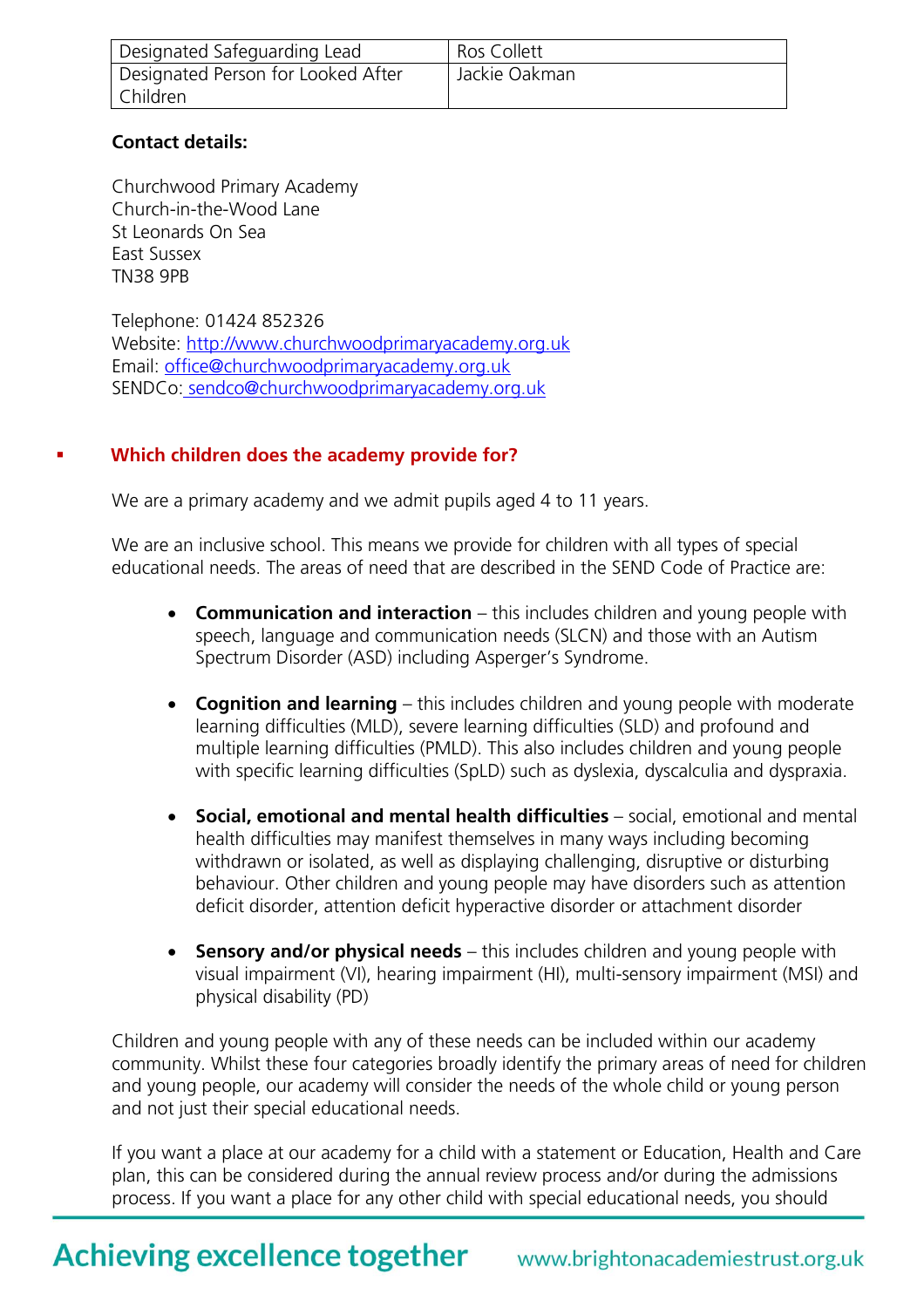apply as normal, and your application will be considered in the same way as applications from children without special educational needs.

Our Admissions Policy is available on our website at: <http://www.churchwoodprimaryacademy.org.uk/statutory/admissions>

Other useful information is available from:

- [school admissions-](http://www.eastsussex.gov.uk/educationandlearning/schools/findingaschool/default.htm) East Sussex.gov.uk
- contact Information for Families for admissions advice 0345 60 80 192

#### **Summary of how the academy meets the needs of children with SEN and disabilities**

The key aim of the University of Brighton Academies Trust and each of its academies is to help all pupils – including those with SEN and disabilities - to achieve their very best and become successful, well-rounded individuals. We believe that all children should have high quality teaching, adjusted to meet their individual needs, in accordance with our statutory duties under the Children and Families Act 2014 and the Equalities Act 2010. Our academy regularly assesses all of our pupils so that we can see who has special educational needs as early as possible.

We follow an 'assess, plan, do, and review' cycle to ensure that we meet the needs of children with special educational needs.

Where a child makes less than expected progress, the class teacher or Key Person in the Nursery, in conjunction with the SENDCO, will begin the process of assessing whether the child has SEND. Where a pupil is identified as having SEND, the academy will plan (in conjunction with the pupil and parent/carer) the child's teaching by identifying the outcomes that are being aimed for, and by identifying and planning the provision needed to meet the outcomes. The resulting 'Additional Needs Plan' will then be implemented, and regularly reviewed, at least three times a year.

The 'assess, plan, do, and review' cycle helps everyone to work together to continually improve the support so that the child makes good progress.

If the child is looked after by the local authority they will have a Care Plan including Personal Education Plan (PEP) and Health plan. We will co-ordinate these plans with the SEND support plan and will involve parents and carers as well as foster carers or social workers in discussions.

#### **How does the academy identify children's special educational needs?**

We aim to identify children's special educational needs (SEND) as early as possible, so that they have the best possible outcomes. A pupil has SEND where their learning difficulty or disability calls for special educational provision, namely provision different from or additional to that normally available to pupils of the same age.

Our academy will assess each pupil's current skills and level of attainment on entry to the academy. We will make regular assessments of progress for all pupils. These will seek to identify pupils making less than expected progress given their age and individual circumstances. This is progress which: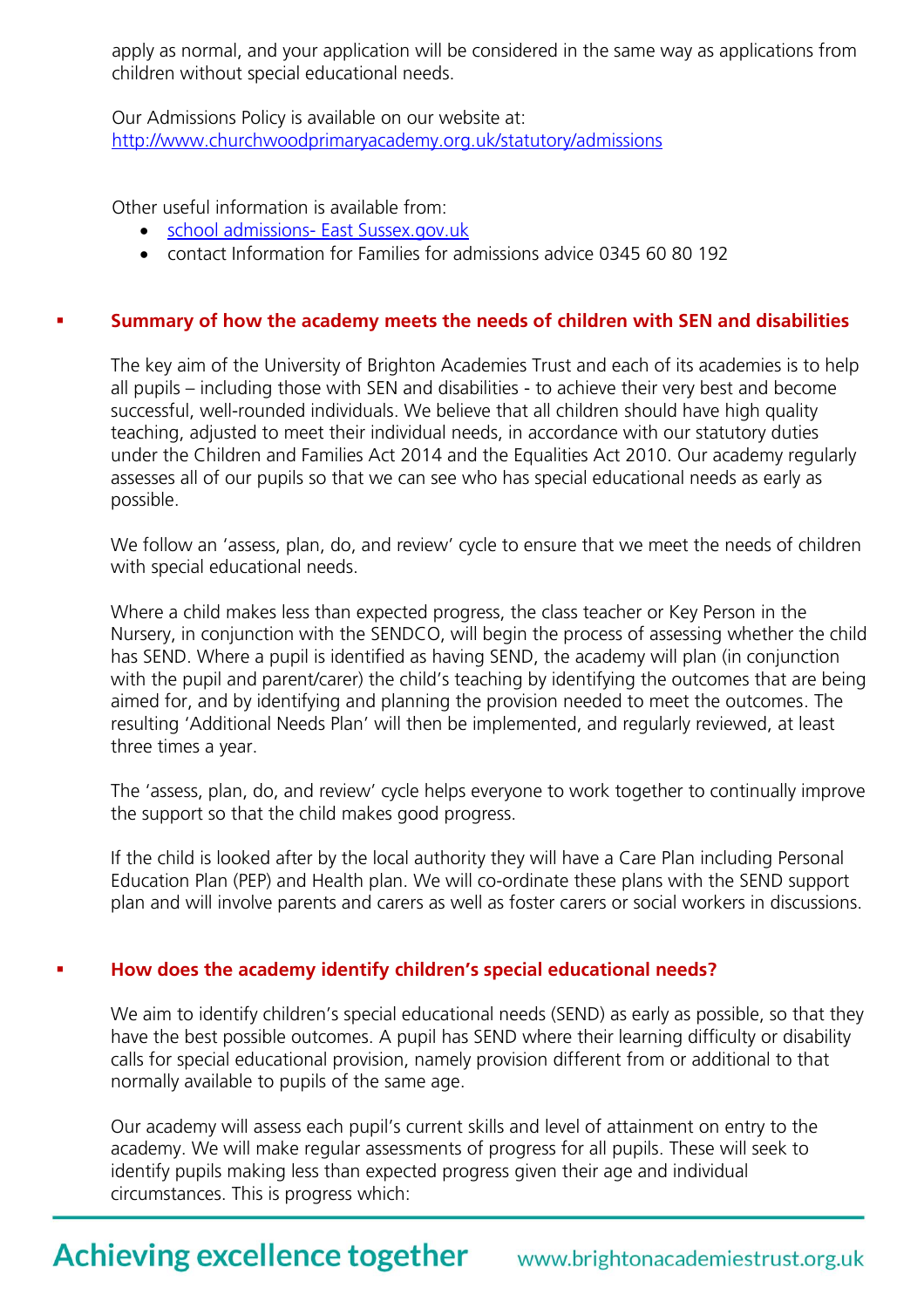- is significantly slower than that of their peers starting from the same baseline;
- fails to match or better the child's previous rate of progress;
- fails to close the attainment gap between the child and their peers;
- widens the attainment gap.

The first response to less than expected progress will always be high quality teaching targeted at the pupil's area of weakness.

In identifying a child as needing SEND support, the class teacher, working with the SENDCO, will carry out a clear analysis of the pupil's needs including the individual's development in comparison to their peers and national data.

Slow progress and low attainment do not necessarily mean that a child has SEND. Equally, attainment in line with chronological age does not necessarily mean that there is no learning difficulty or disability.

Difficulties related solely to limitations in English as an additional language are not SEND. Persistent disruptive or withdrawn behaviours do not necessarily mean that a child or young person has SEND.

We are alert to emerging difficulties and respond early. For some children, SEND can be identified at an early age. However, for other children difficulties become evident only as they develop.

We recognise that parents know their children best and listen and understand when parents' express concerns about their child's development. Staff also listen and address any concerns raised by the children and young people themselves.

Where it is decided to provide pupil with SEND support, the decision will be recorded in academy SEND register and we will formally notify parents. We are required to make data on the level and types of SEND in the academy available to the Local Authority. This data, which is collected through the School Census, is also required to produce the national SEND information report.

SEND support will be adapted or replaced depending on how effective it has been in achieving the agreed outcomes.

A school-based SEND support plan is used when, despite the appropriate targeted support, a child or young person continues to make little or no progress or to work at levels considerably below those of their peers. Many of these children are likely to be receiving support from other agencies. Within the academy, these are called APDR forms and they detail the provision that a child has which is additional to, or different from, regular classroom practice.

Where, despite taking relevant or purposeful action to identify, assess and meet the SEND of the child or young person, the child or young person has not made expected progress, consideration will be given to requesting an Education, Health and Care assessment. This request can be made by the academy or by parents.

In considering whether an EHC needs assessment is necessary, the Local Authority will consider the evidence of the action already being taken by the academy to meet the child or young person's SEND. An EHC needs assessment will not always lead to an EHC plan.

## **Achieving excellence together**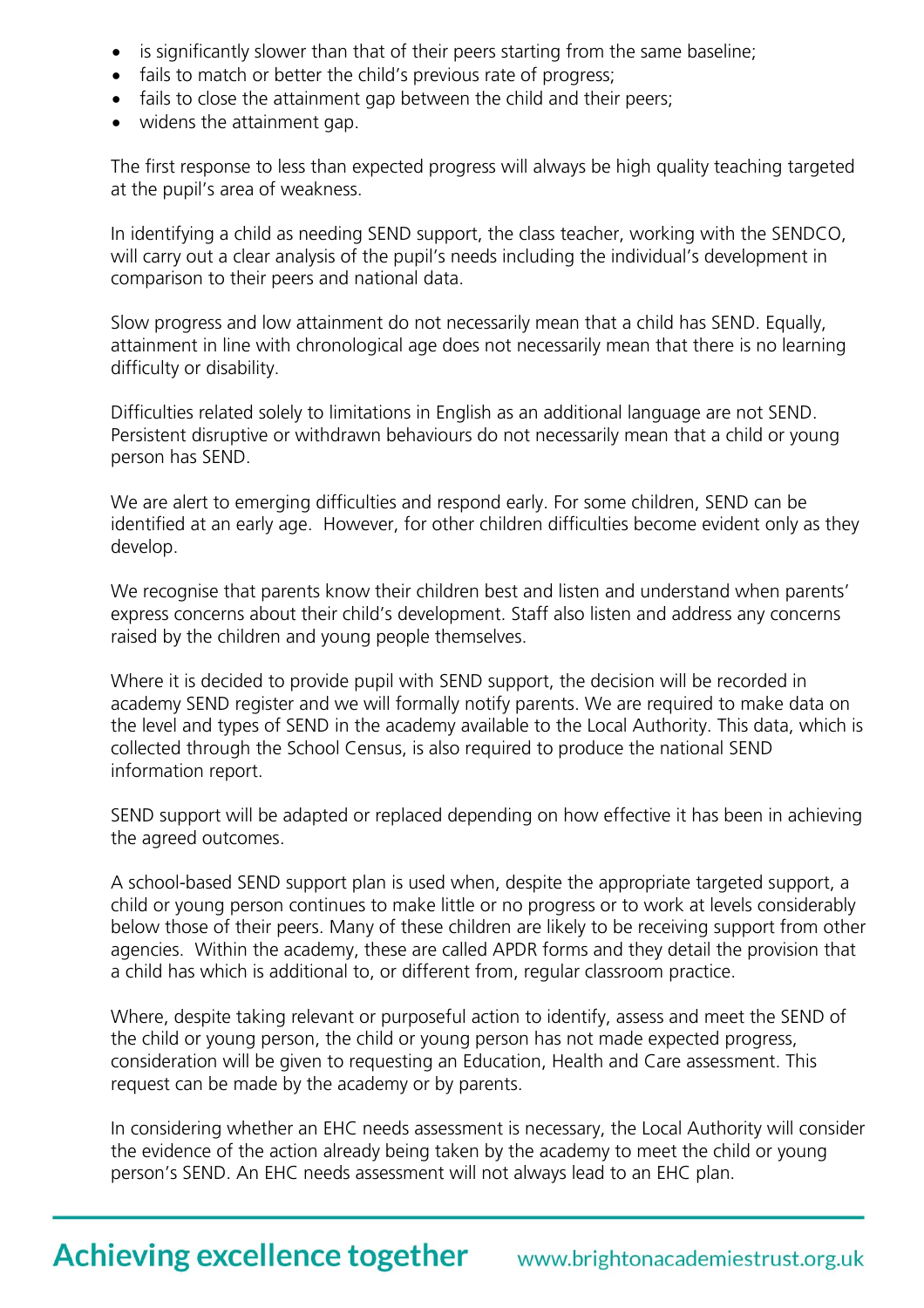The purpose of an EHC plan is to make special educational provision to meet the special educational needs of the child or young person, to secure improved outcomes for them across education, health and social care and, as they get older, prepare them for adulthood. The EHC plan also specifies the arrangements for setting shorter term targets at academy level.

#### **How does the academy teach and support children with SEND?**

In common with all academies in the University of Brighton Academies Trust, we set high expectations for all pupils, whatever their prior attainment. We use assessment to set targets which are deliberately ambitious. We deliver high quality teaching that is differentiated and personalised and meets the individual needs of the majority of children and young people. Some children and young people need educational provision that is additional to or different from this and we use our best endeavours to ensure that such provision is made for those who need it.

Teaching and learning strategies include:

- Differentiated curriculum, objectives, activities and teaching approaches;
- Increased 'scaffolding' using resources within the classroom;
- Clarity for pupils about what they are being asked to do, why they are doing it, how they are supposed to do it and how they will know if they have done well;
- Use of supportive techniques such as visual timetables, modelling and demonstration;
- Clear instructions and simplified language;
- Support with key words and subject terminology;
- Access to IT and alternative methods of recording work;
- Structured routines and regular reminders of whole-school/class rules;
- Reward and sanctions systems that work and take account of pupils' SEND.

The quality of teaching for pupils with SEND and their progress is a core part of the Trust's performance management arrangements, and our academy's approach to professional development for all teaching and support staff.

We record evidence of pupil progress, with a focus on outcomes and a rigorous approach to the monitoring and evaluation of any SEND support provided. We will record details of additional or different provision made under SEND support. This forms part of regular discussions with parents about the child's or young person's progress, expected outcomes from the support and planned next steps.

SEND support takes the form of a four-part cycle: assess, plan, do and review. Decisions and actions are revisited, refined and revised with a growing understanding of the pupil's needs and of what supports the pupil in making good progress and securing good outcomes. This is known as the graduated approach.

Clear dates for reviewing progress are agreed and the parent, pupil and teaching staff will be clear about how they will help the pupil reach their expected outcomes. The effectiveness of the support and interventions and their impact on the pupil's progress will be reviewed in line with the agreed date.

Education, Health and Care plans are used to actively monitor children and young people's progress towards their outcomes and longer term aspirations. They must be reviewed as a minimum every 12 months. Reviews will be undertaken in partnership with the child or young person and their parents, and will take account of their views, wishes and feelings. The review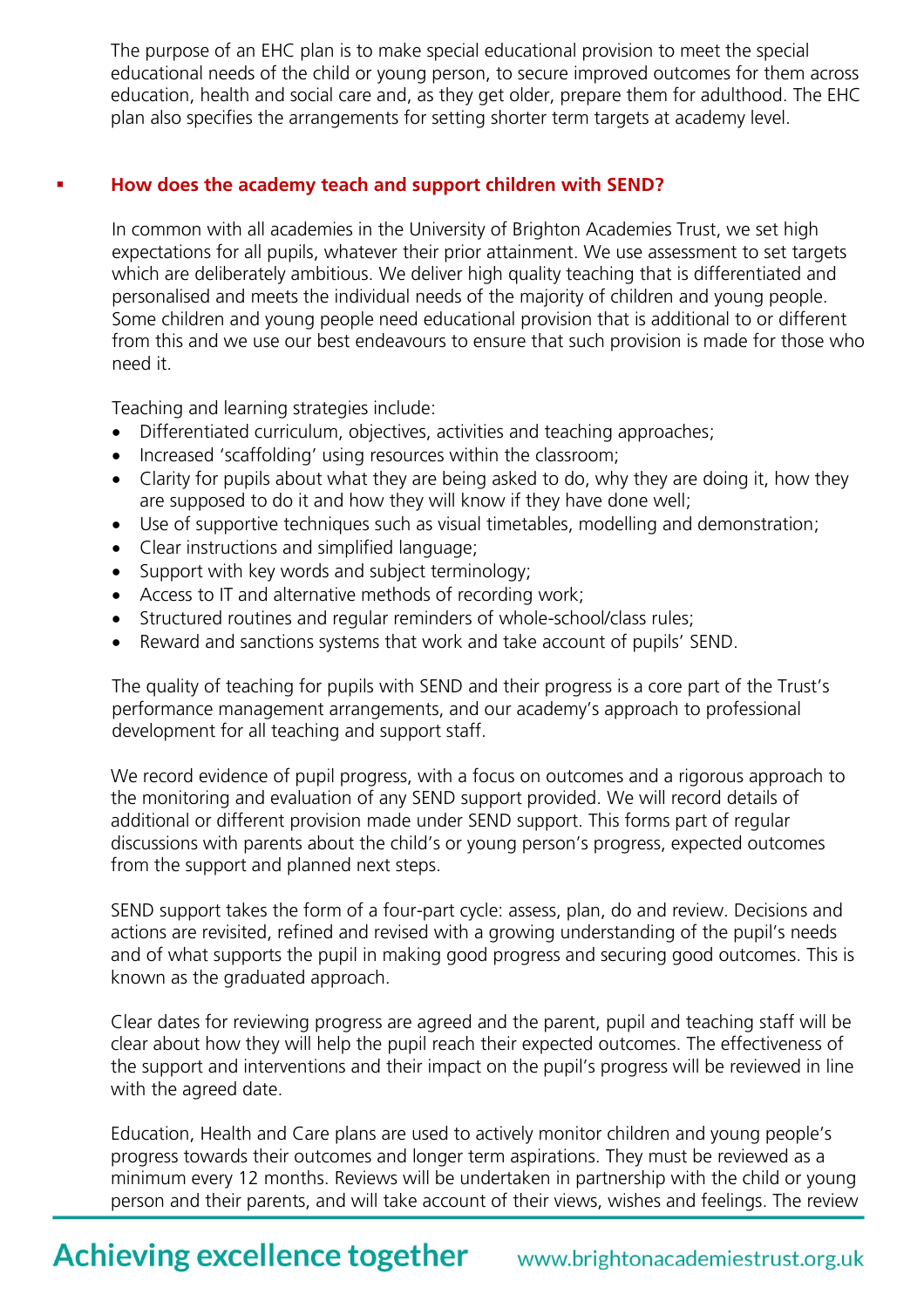will focus on the child's progress towards achieving the outcomes specified in the EHC plan. The review will also consider whether these outcomes and supporting targets remain appropriate. Parents, an academy representative, a Local Authority SEND Officer, a health service representative and a Local Authority social care representative will be invited to the review meeting.

Before the meeting we will:

- give notice to all parties at least two weeks before the meeting and seek advice and information about the child;
- send out any advice or information gathered to all those invited at least two weeks before the meeting.

We will prepare and send out a report of the meeting to everyone invited within two weeks of the meeting.

Where a child is looked after by the Local Authority, the academy will endeavour to synchronise EHC plan reviews with social care reviews.

#### **How will the curriculum and learning environment be matched to my child's/young person's needs?**

All pupils have access to a broad and balanced curriculum which is suitable for all our pupils. We will set high expectations for all pupils and place an emphasis on making learning experiences engaging and inclusive to ensure all pupils make enhanced progress in their learning.

We adjust the curriculum for each child with SEND to make sure that they can access the subjects at their own level, and make progress. This is called 'differentiation'. Lessons are planned to address potential areas of difficulty and to remove barriers to pupil achievement. We do what is necessary to enable children and young people to develop, learn, participate and achieve the best possible outcomes irrespective of whether that is through reasonable adjustments for a disabled child or special educational provision for a child with SEND.

We will look at the child's level of achievement and see what support they need to make good progress and reach their potential. We will use our Assessment Policy to do this. We will talk with children and parents as part of the SEND support cycle (assess, plan, do, review).

We understand that sometimes pupils need further time or an additional intervention to support them in achieving their potential. Interventions include:

- Phonic Interventions
- **EXEC**'Learning to Learn' Curriculum Provision
- **Speech and Language Therapy**
- Gross and fine motor skills interventions e.g. JumpAhead

Occasionally, a pupil may need more specialist support from an outside agency such as the Children's Integrated Therapy Team, Child Development Clinic, etc. Referral forms are completed in conjunction with parents/carers and forwarded to the most appropriate agency. After a series of assessment, a programme of support is usually provided to the academy and parents/carers.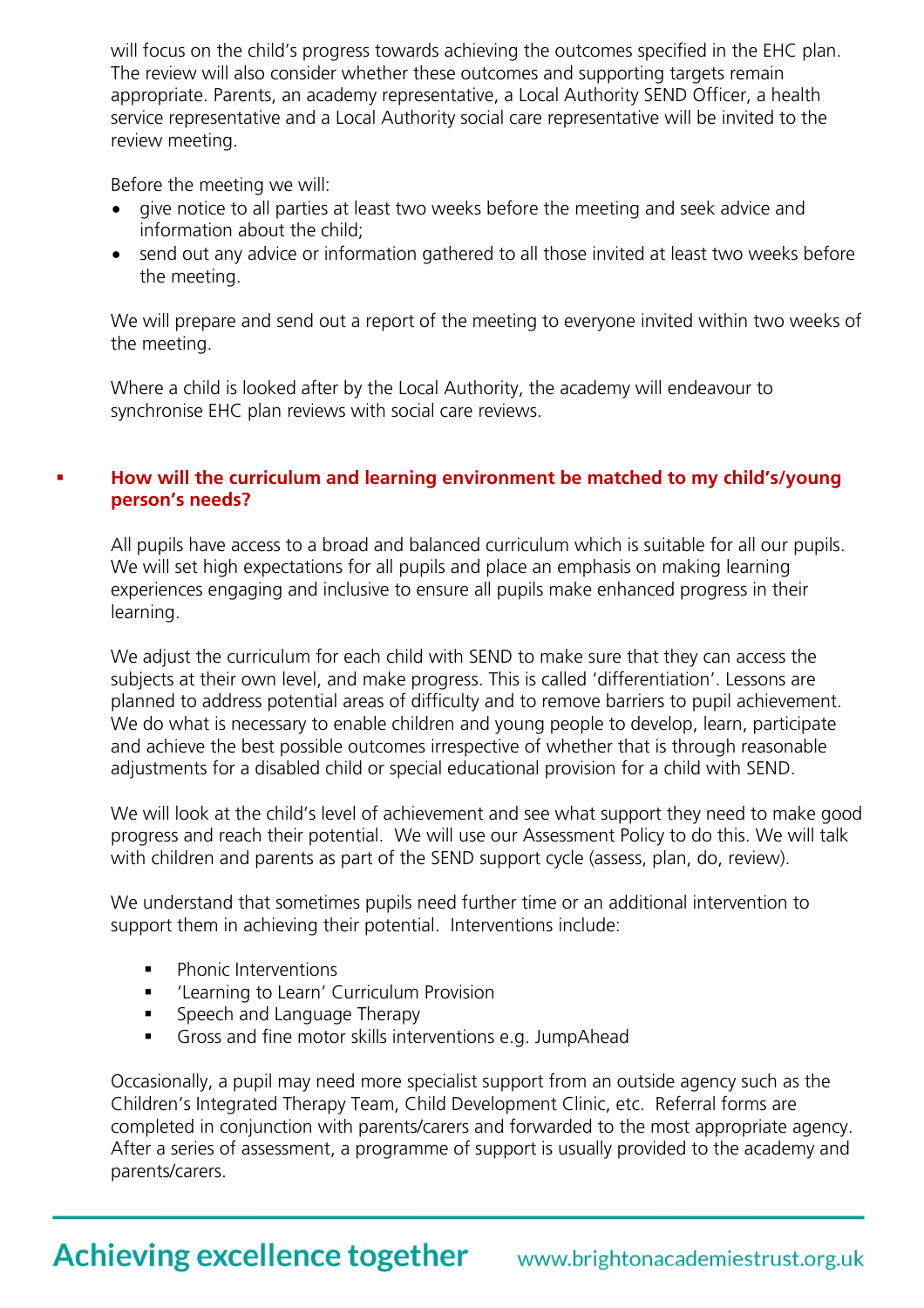We have a facility for children with Education, Health or Care Plans with a specific diagnosis of Autism Spectrum Disorder in conjunction with Speech, Language and Communication Needs. This provision is arranged as a small class base and has the capacity for up to eight Key Stage 2 pupils. Learning is personalised for each pupil. Where noted in EHCP's, individual therapy programmes are built into pupil learning. Where appropriate, some pupils may access learning within their mainstream environment.

Further information about our academy's curriculum for each year group is available on our website.

#### **How are parents and carers involved in reviewing children's progress and planning support?**

We are committed to working in partnership with parents and carers. We will:

- Have regard to the views, wishes and feelings of parents;
- Provide parents with the information and support necessary to enable full participation in decision making;
- Support parents in order to facilitate the development of their child to help them achieve the best possible educational and other outcomes, preparing them effectively for adulthood;
- Meet with the parents of children and young people at least three times each year;
- Provide regular reports for parents on their child's progress;
- Involve parents in the regular reviews of SEND support plans and, where applicable, in the annual review of EHC plans;
- Offer drop-in appointments with the SENDCo where specific information is to be discussed, e.g. Dyslexia Screening information, etc.
- Offer parents/carers the opportunity to attend therapy sessions, e.g. Speech and Language Therapy.

#### **How are children involved in reviewing their progress and planning support?**

We are committed to involving children and young people with SEND in decisions about their learning. We will:

- Have regard to the views, wishes and feelings of children and young people;
- Provide children and young people with the information and support necessary to enable full participation in decision making;
- Support children and young people to support their development and help them achieve the best possible educational and other outcomes, preparing them effectively for adulthood.

The following table sets out the different opportunities we have for talking to pupils about their learning:

|                       | Who's involved?      | How often?        |
|-----------------------|----------------------|-------------------|
| Self-assessment       | pupil, class teacher | Daily             |
| Class Circle times    | pupil, class teacher | Weekly            |
| Worry Box/Suggestions | Pupil, class teacher | Daily as required |
| box                   |                      |                   |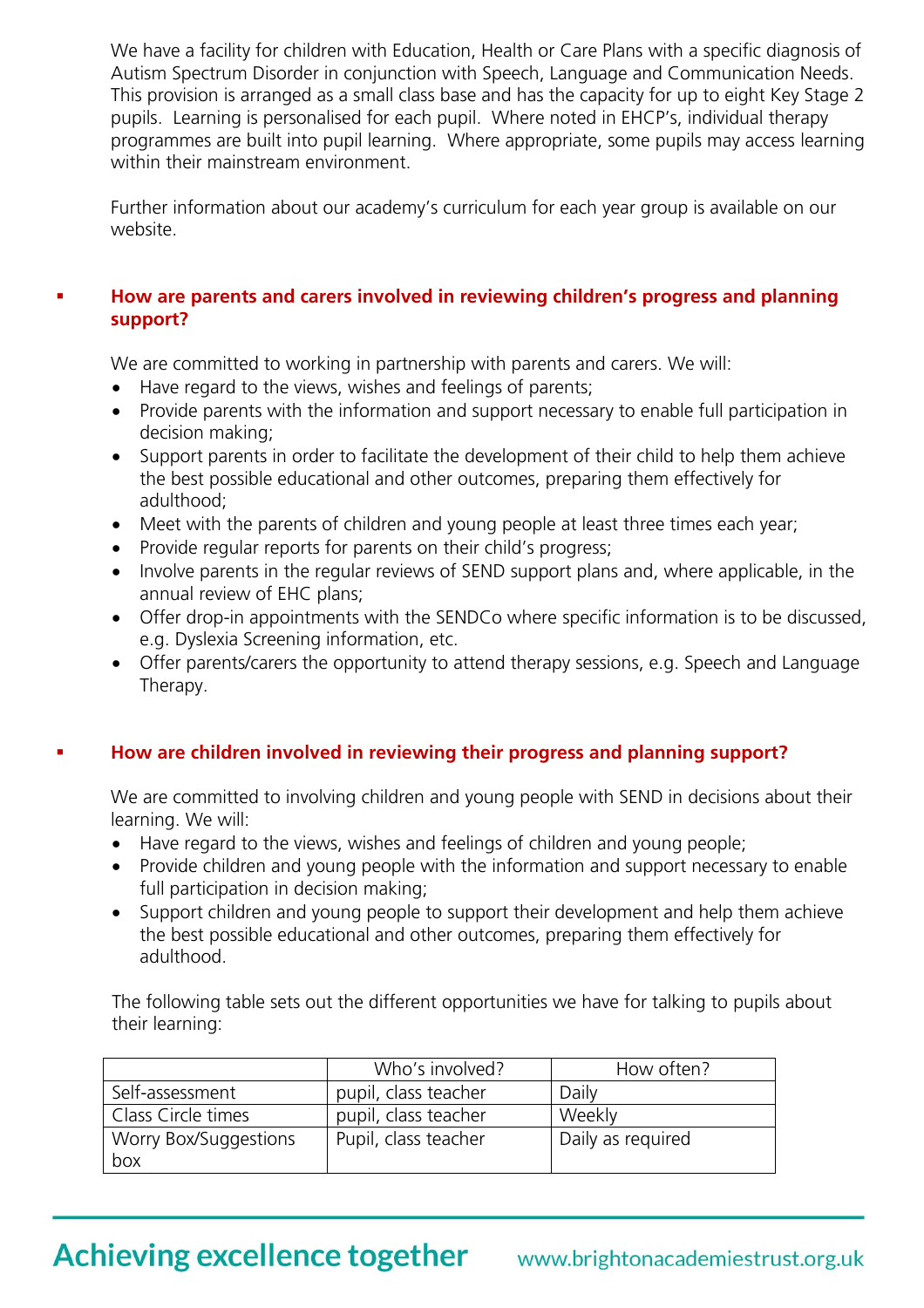| School Council                     | Class, class teacher,<br>Attendance Officer                                     | Fortnightly                      |
|------------------------------------|---------------------------------------------------------------------------------|----------------------------------|
| Pupil Voice                        | pupil, SENDCo, class<br>teacher                                                 | At least annually / as<br>needed |
| SEND support review<br>meetings    | Pupil, parents, class<br>teacher/ supported by<br>SENDCo                        | Annually / when required         |
| Annual reviews (EHC<br>plans only) | Pupil, parents, SENDCO,<br>class teacher, support<br>services, local authority. | Annually                         |

The Academy also offers a number of opportunities throughout the year for pupils to give their views through questionnaires and surveys.

#### **How will the academy prepare and support my child to transfer to a new school/ college or the next stage of education and life?**

The great majority of children and young people with SEND or disabilities, with the right support, can find work, be supported to live independently, and participate in their community. In common with all academies in the University of Brighton Academies Trust, we encourage these ambitions from the start. Our SEND support includes planning and preparation for the transitions between phases of education, key stages, year groups and preparation for adult life. We will agree with parents and pupils the information to be shared as part of this process. We support children and young people so that they are included in social groups and develop friendships. This is particularly important when children and young people are transferring from one phase of education to another.

If a child or young person has an EHC plan, this will be reviewed and amended in sufficient time prior to moving between key phases of education. The review and any amendments must be completed by  $15<sup>th</sup>$  February in the calendar year of the transfer.

We work closely with our pupils to prepare them for transition, both through 1-to-1 work and small group work, as well as whole class work. If required, an enhanced transition plan will be drawn up, based on the needs of the individual pupil and in conjunction with the new setting.

We ensure that there is a thorough handover between professionals at the new school and ourselves. This often involves a professional meeting, where all the information regarding the pupil is shared. In addition, once the child has transferred, all paperwork is sent to the new school.

#### **What training do academy staff have?**

We regularly and carefully review the quality of teaching for all pupils, including those at risk of underachievement. This includes: identifying particular patterns of need in the academy, reviewing, and where necessary improving, teachers' understanding of strategies to identify and support vulnerable pupils and their knowledge of the SEND most frequently encountered.

Where interventions are required, we ensure staff have sufficient skills and knowledge to deliver the intervention effectively.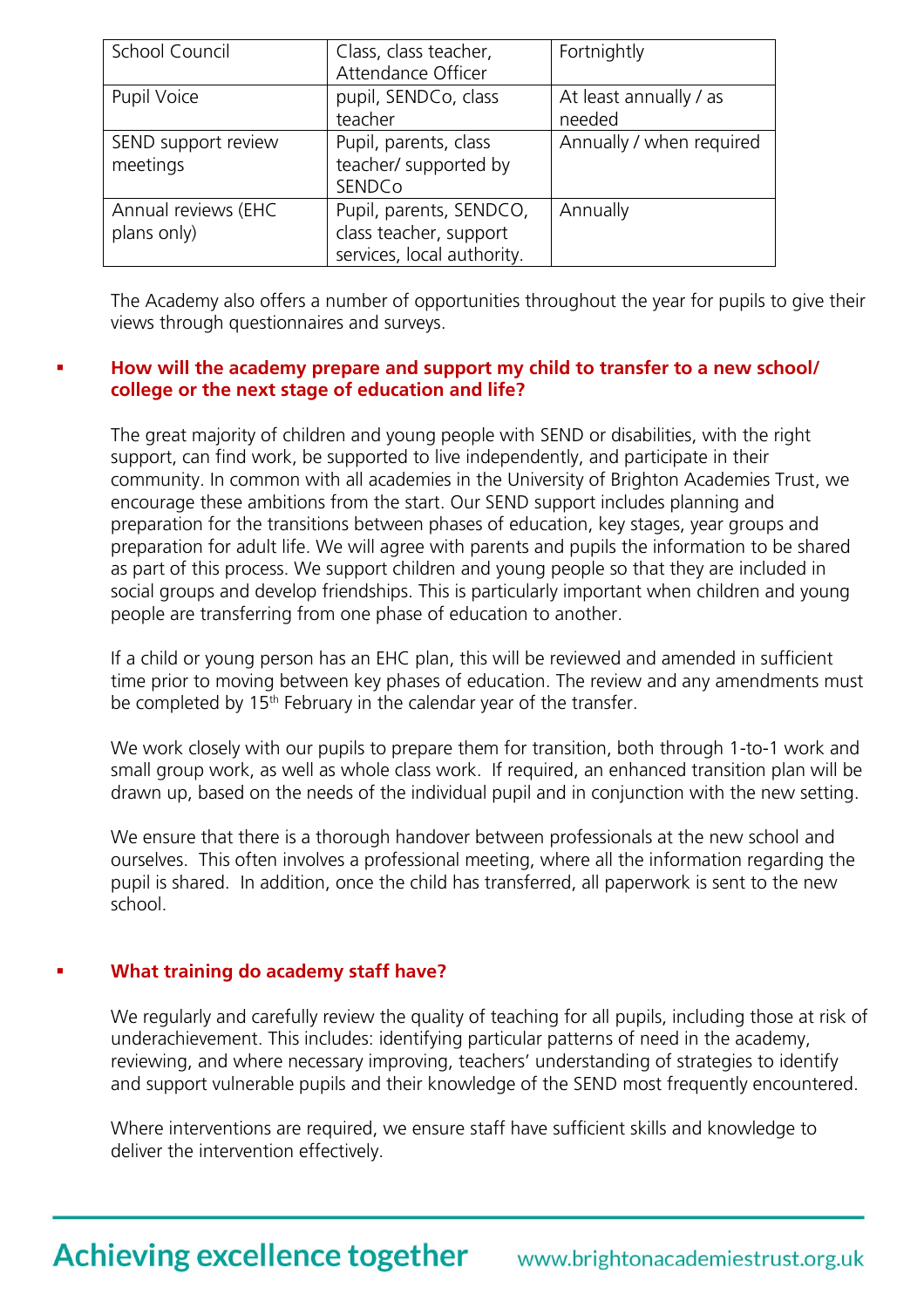The quality of teaching for pupils with SEND, with the progress made by pupils, is a core part of the University of Brighton Academies Trust's performance management arrangements and its approach to professional development for all teaching and support staff.

At Churchwood Primary Academy, the SENDCo holds the National Award for SEND Co-ordination, and holds the Nurture Network Accreditation.

Churchwood Primary Academy employs a Speech and Language Therapist (SALT) and two Speech and Language Therapy Assistants.

We identify training needs on an ongoing and individual basis. Staff have received training related to SEND, including sessions on:

- Speech and Language Interventions
- **Autism Spectrum Disorder**
- **Sensory Integration**
- **Dyslexia**
- **Alternative Curriculum Provision**
- Therapeutic Thinking
- JumpAhead and Sensory Circuits

#### **How does the academy measure how well it teaches and supports children with SEND?**

We regularly and carefully review the quality of teaching for all pupils to make sure no-one under achieves. We look at whether our teaching and programmes of support have made a difference and also their cost effectiveness. We use information systems to monitor the progress and development of all pupils. This helps us to develop the use of interventions that are effective and to remove those that are less so.

Pupil Progress meetings are held regularly. This is a meeting where the class teacher meets with members of the Leadership Team to discuss progress of pupils in their class. In addition, the Inclusion Team have regular meetings to review the progress of all pupils on the SEND register.

Class teachers can refer any pupils to the SENDCo for further support when required.

#### **How accessible is the academy and how does the academy arrange equipment or facilities children need?**

The University of Brighton Academies Trust's Equality and Diversity Policy and its Equality Objectives are available on the Trust's website, as is its Policy for Supporting students and pupils with medical conditions.

Our academy's Accessibility Plan is available on our website.

#### **How will my child/young person be included in activities with other children, including school trips?**

Achieving excellence together www.brightonacademiestrust.org.uk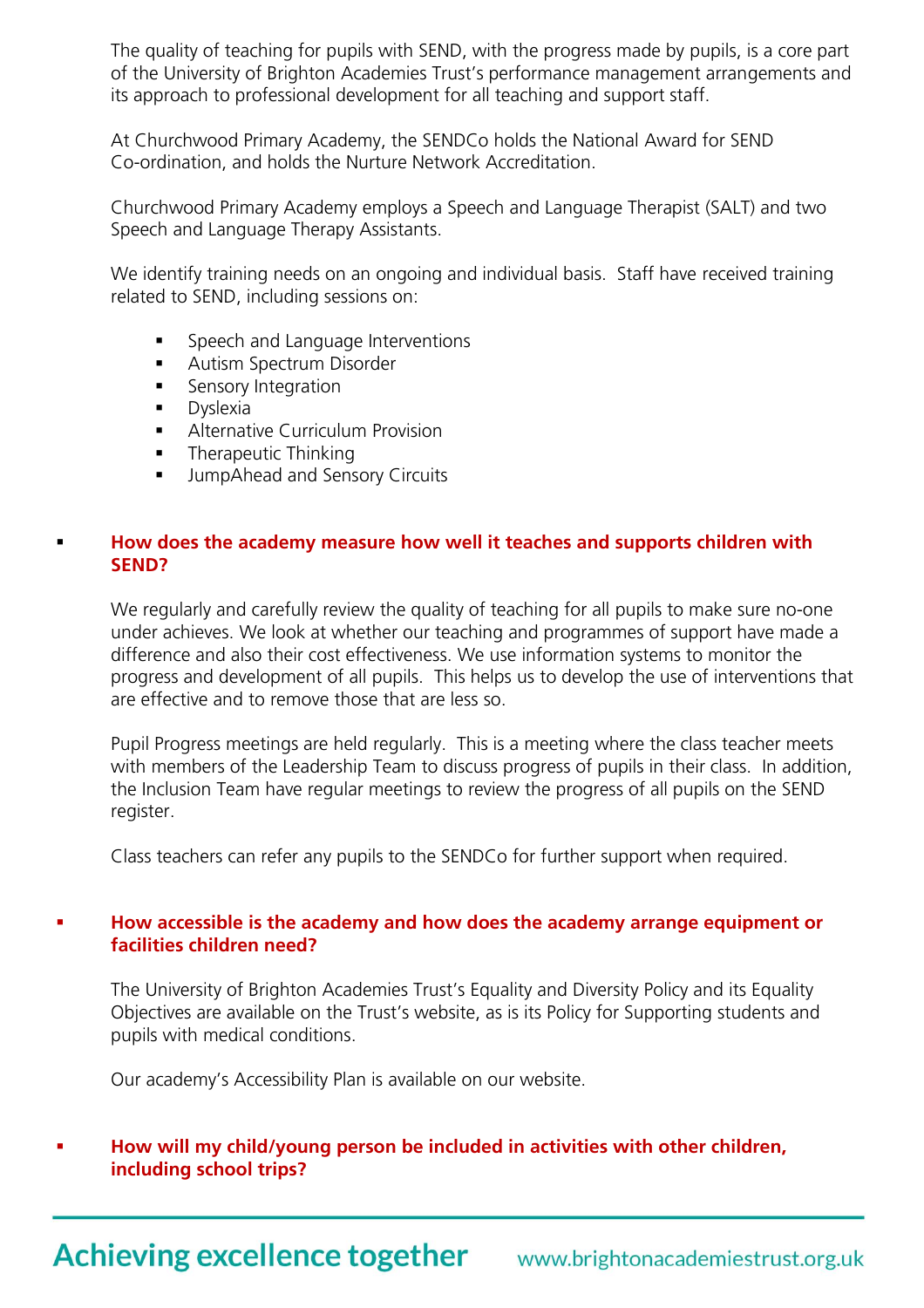We are committed to eliminating discrimination, promoting equality of opportunity and fostering good relationships. Through careful planning and reasonable adjustments, pupils with SEND engage in the activities of the academy together with those who do not have SEND, and are encouraged to participate fully in the life of the academy and in any wider community activity.

We work with parents and pupils to listen to their views, feelings and wishes to ensure pupils with SEND engage fully in the life of the school and in any wider community activity.

#### **What support will there be for my child's/young person's overall well-being, and their emotional, mental and social development?**

We support the emotional, mental and social development of children and young people with SEND and disabilities by providing extra pastoral support arrangements for listening to their views and implementing measures to prevent bullying. We make provision for pupils' spiritual, moral, social and cultural development.

We may work with other services to support children, such as the [Education Support,](http://www.google.co.uk/url?sa=t&rct=j&q=&esrc=s&frm=1&source=web&cd=1&cad=rja&uact=8&ved=0CCEQFjAA&url=http%3A%2F%2Fwww.escis.org.uk%2Fgovernment-and-local-services%2Feducation-support-behaviour-attendance-service%2F&ei=lhOdVY6LGcWwsAHE1If4Dg&usg=AFQjCNFOFoHAoQiiMfCM5E9tzu6R2c-Wvg&bvm=bv.96952980,d.ZGU)  [Behaviour & Attendance Service \(ESBAS\)](http://www.google.co.uk/url?sa=t&rct=j&q=&esrc=s&frm=1&source=web&cd=1&cad=rja&uact=8&ved=0CCEQFjAA&url=http%3A%2F%2Fwww.escis.org.uk%2Fgovernment-and-local-services%2Feducation-support-behaviour-attendance-service%2F&ei=lhOdVY6LGcWwsAHE1If4Dg&usg=AFQjCNFOFoHAoQiiMfCM5E9tzu6R2c-Wvg&bvm=bv.96952980,d.ZGU) and the Child and Adolescent Mental Health Services (CAMHS).

At Churchwood Primary Academy we understand the importance of supporting pupil's wellbeing and their emotional and social development. To support this, we offer:

- **Boxall Profile assessments**
- Alternative Curriculum programmes i.e. Social Skills, Cooking, Therapeutic Artwork, etc.
- **Lunchtime Club to support pupils who find lunchtimes difficult**
- **My Time Too from the Fellowship of St Nicholas**

#### **What specialist services does the academy use to support children and their families?**

As part of the cycle of SEND support (assess, plan, do, review) we will consider whether we need to involve other services to make sure the child's specific needs are met. Parents are always involved in any decision to involve specialists.

We will always involve a specialist where a child or young person makes little or no progress over a sustained period or where they continue to work at levels substantially below those of pupils at a similar age despite evidence-based SEND support delivered by appropriately trained staff. The academy may involve specialists at any point to advise on early identification of SEND and effective support and interventions.

We work with parents and agencies to consider a range of evidence-based and effective teaching approaches, appropriate equipment, strategies and interventions to support the child's or young person's progress. Together, the parties agree the needs of the child or young person, responsibilities and the outcomes to be achieved through the support, including a date by which it is reviewed. Records of involvement of specialists are kept and shared with parents and teaching staff.

Where a child is looked after by a Local Authority, we will work closely with the other relevant professionals involved in the child's or young person's life as a consequence of being looked after.

### **Achieving excellence together**

### www.brightonacademiestrust.org.uk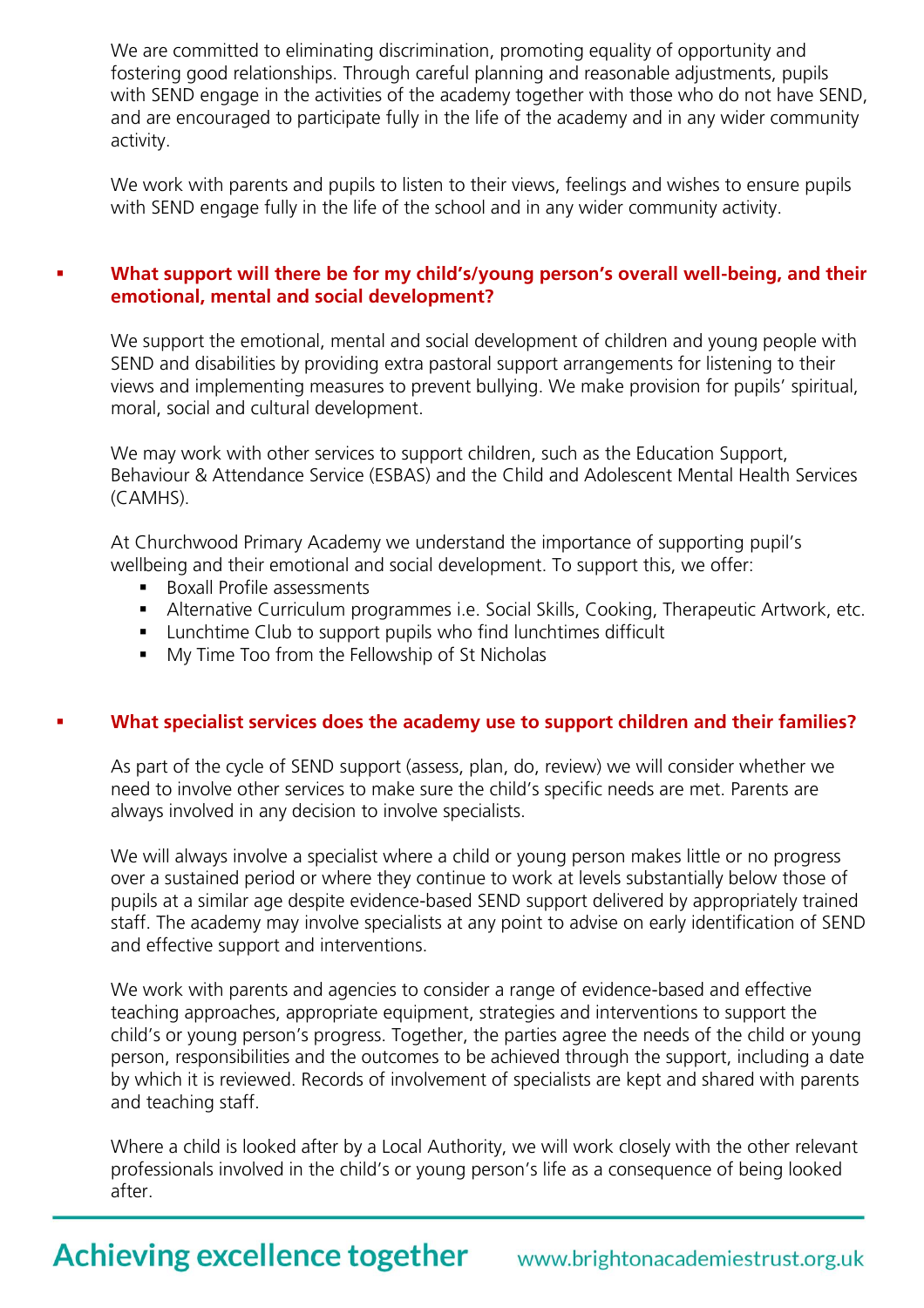We work closely with the Local Authority and other providers to agree the range of local services and clears arrangements for making appropriate requests. Some services may be commissioned directly.

Further information on the local authority and health services are available from:

<https://new.eastsussex.gov.uk/childrenandfamilies/specialneeds/search-for-services/> [https://new.eastsussex.gov.uk/childrenandfamilies/specialneeds/health-wellbeing/health](https://new.eastsussex.gov.uk/childrenandfamilies/specialneeds/health-wellbeing/health-services/)[services/](https://new.eastsussex.gov.uk/childrenandfamilies/specialneeds/health-wellbeing/health-services/)

#### **Where can I get information, advice and support?**

The 'Local offer' is available here: [www.eastsussex.gov.uk/localoffer](http://www.eastsussex.gov.uk/localoffer)

Impartial advice and help for children and young people with special educational needs and disabilities and their parents and carers is available here: tel 0345 60 80 192; email [informationforfamilies@eastsussex.gov.uk;](mailto:informationforfamilies@eastsussex.gov.uk) website:<http://www.eastsussex.gov.uk/sendadvice>

The contact information for the academy is provided in section 2 above.

#### **What do I do if I am not happy or if I want to complain?**

If there are any disagreements with parents about SEND support for their child person, we will work with them to try to resolve these. If parents have a complaint they can use the Trust's Complaints Policy and Procedure.

#### **Other relevant policies**

Other policies that include information that may be important for students/pupils with SEND are:

Trust policies<sup>1</sup>:

- Data protection
- Complaints Policy and Procedure
- Equality and Diversity Policy
- Equality Objectives
- Supporting Students and Pupils with Medical Conditions Policy
- Safeguarding in Education and Child Protection Policy
- Special Educational Needs and Disabilities Policy
- Admissions Policy
- Intimate Care Policy

Academy-specific policies 2 (delete as applicable)

 $\overline{a}$ 

<sup>&</sup>lt;sup>1</sup> Available on the University of Brighton Trust website

<sup>2</sup> Available on the academy's website